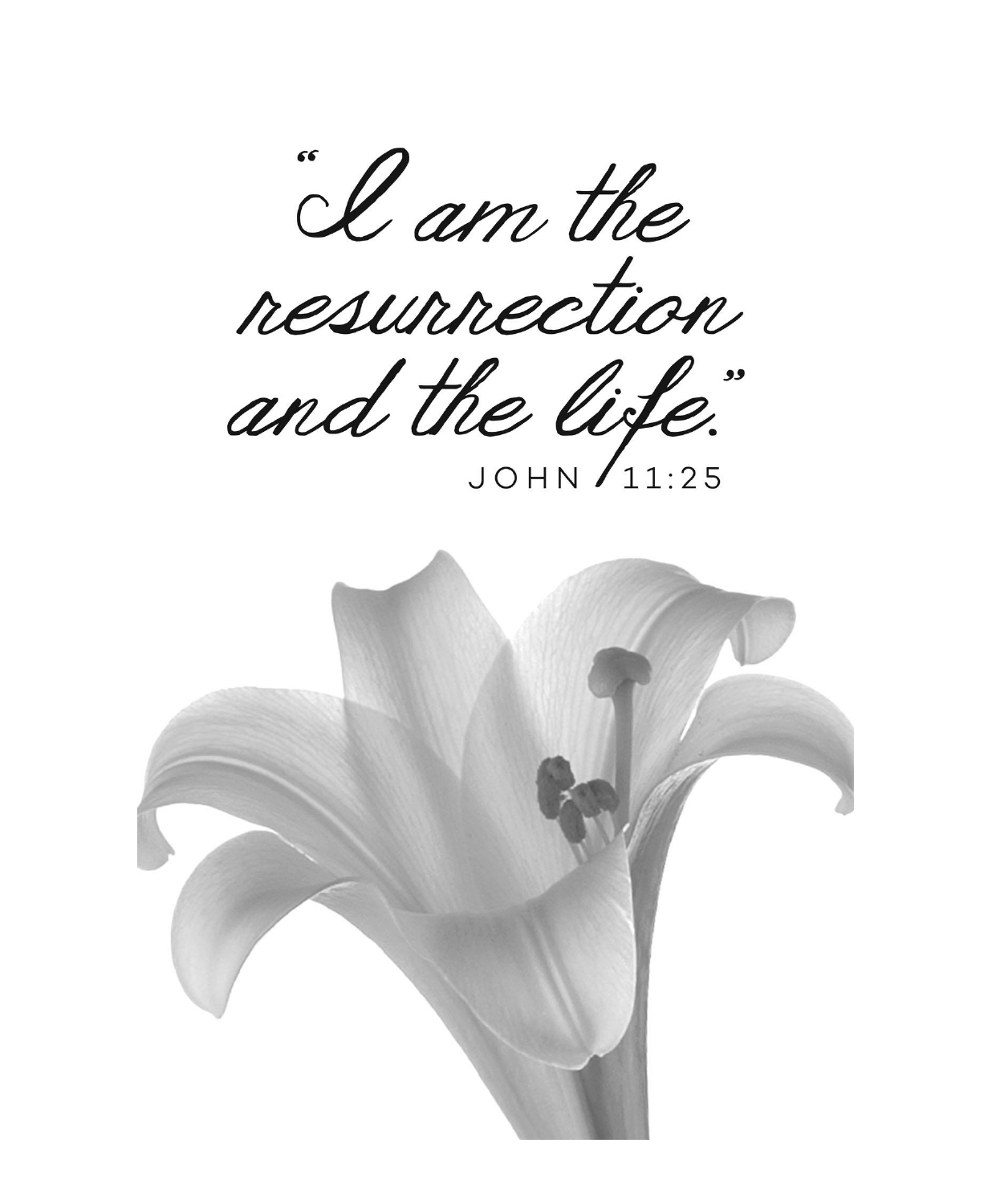# **Calvary Lutheran Church – Dallas, TX**

A Service of Comfort and Hope for the Family and Friends of James Rayford Plumlee

March 1, 2022

+++++++

**OPENING HYMN** 515 – Christ is the World's Light (page 10)

# **REMEMBRANCE OF BAPTISM**

In the name of the Father and of the  $+$  Son and of the Holy Spirit. **Amen.**

In Holy Baptism, Jim Plumlee was clothed with the robe of Christ's righteousness that covered all his sin. St. Paul affirms, "In Christ Jesus you are all children of God through faith, for all of you who were baptized into Christ have clothed yourselves with Christ."

The apostle also writes, "All of us who were baptized into Christ Jesus were baptized into his death. We were therefore buried with him through baptism into death in order that, just as Christ was raised from the dead through the glory of the Father, we too may live a new life. For if we have been united with him in a death like his, we will certainly also be united with him in a resurrection like his."

Christ is risen! **He is risen, indeed!**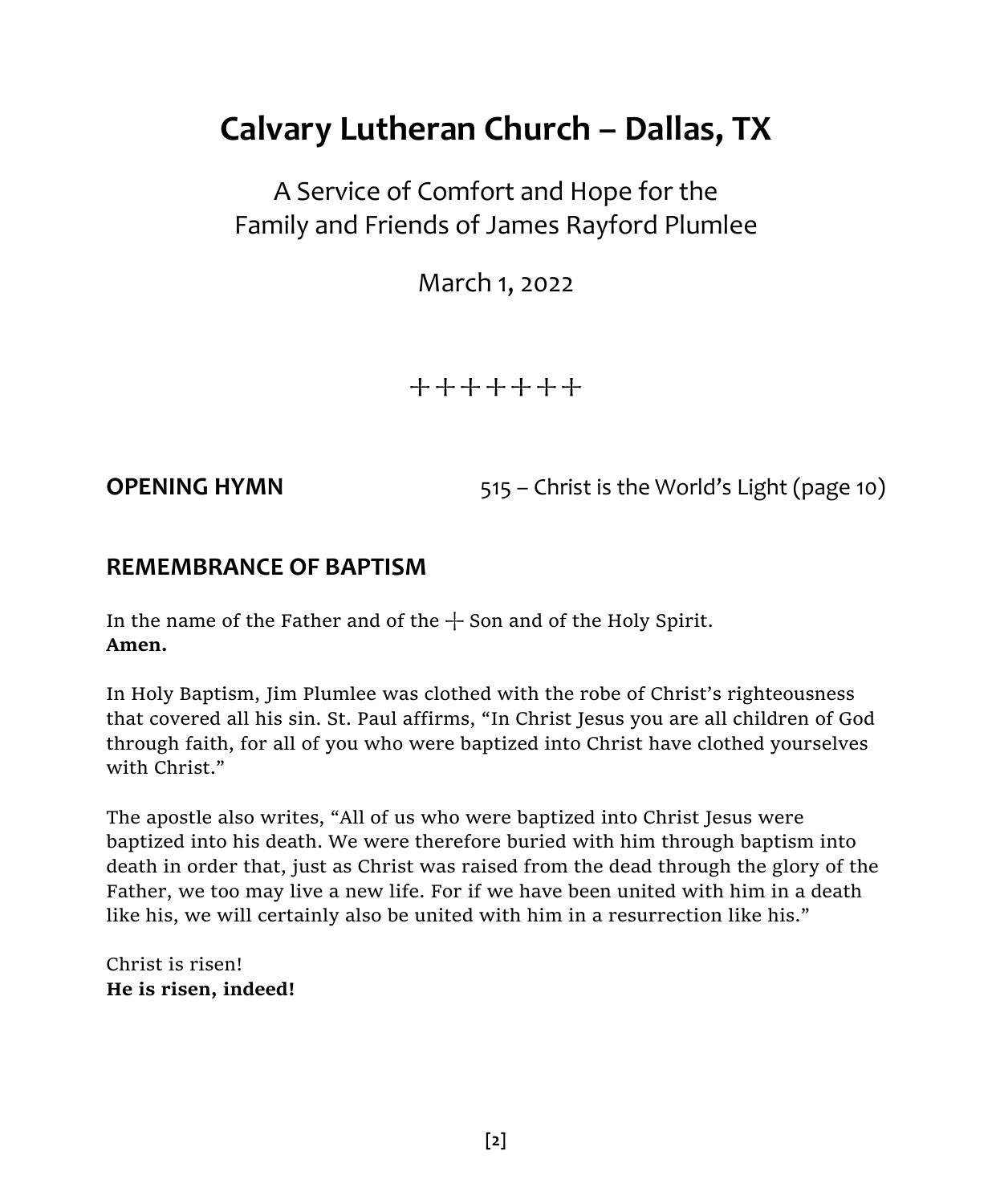# **GOD'S COMFORT**

We have come together to seek God's comfort in our sorrow and to rejoice in the promise of the resurrection. Grace and peace to you from God our Father and from the Lord Jesus Christ who said, "I am the resurrection and the life. Those who believe in me will live, even though they die; and whoever lives by believing in me will never die."

The wages of sin is death, **but the gift of God is eternal life in Christ Jesus our Lord.**

Death has been swallowed up in victory! Thanks be to God! **He gives us the victory through our Lord Jesus Christ.**

When Christ, who is our life, appears, **then we also will appear with him in glory.**

Let us pray.

Lord Jesus, you wept at the grave of your friend Lazarus, and you consoled Mary and Martha in their distress. Draw near to us who mourn the loss of Jim, and dry the tears of all who weep. Calm our troubled hearts; dispel our doubts and fears. We thank you for bringing Jim to faith and giving him the gift of eternal life. Strengthen us with your Word and sacraments, and keep us in the saving faith until we are united with you and all the saints where you live and reign with the Father and the Holy Spirit, one God, now and forever. **Amen.**

# **PSALM 23**

*Read by the presiding minister*

<sup>1</sup>The LORD *is* my shepherd; I shall not want. **<sup>2</sup>** He makes me to lie down in green pastures; He leads me beside the still waters. **<sup>3</sup>** He restores my soul: He leads me in the paths of righteousness For His name's sake.

**<sup>4</sup>** Yea, though I walk through the valley of the shadow of death,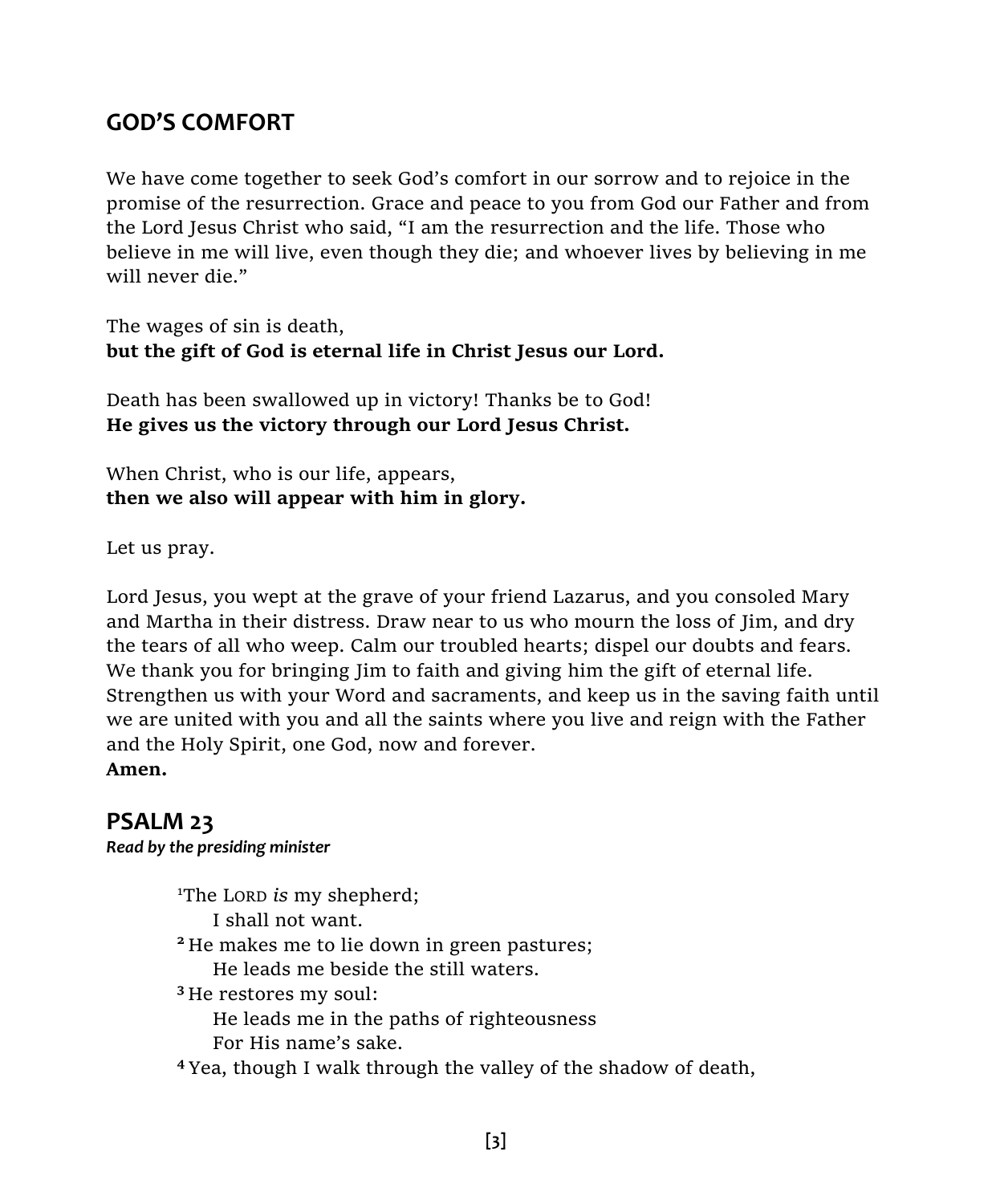I will fear no evil; For You *are* with me; Your rod and Your staff, they comfort me. **<sup>5</sup>** You prepare a table before me in the presence of my enemies; You anoint my head with oil; My cup runs over. **<sup>6</sup>** Surely goodness and mercy shall follow me All the days of my life; And I will dwell in the house of the LORD Forever.

### **CHILDREN'S ANTHEM** Cornerstone

*Sung by the children of Calvary Lutheran School*

*My hope is built on nothing less than Jesus' blood and righteousness; I dare to make no other claim, but wholly lean on Jesus' name.*

### *Refrain*

*Christ alone; Cornerstone weak made strong in the Savior's love Through the storm, He is Lord, Lord of all.*

*When darkness veils his lovely face, I rest on his unchanging grace; In ev'ry high and stormy gale my anchor holds within the veil. Refrain*

*When he shall come with trumpet sound, oh, may I then in him be found, dressed in his righteousness alone, faultless to stand before his throne. Refrain*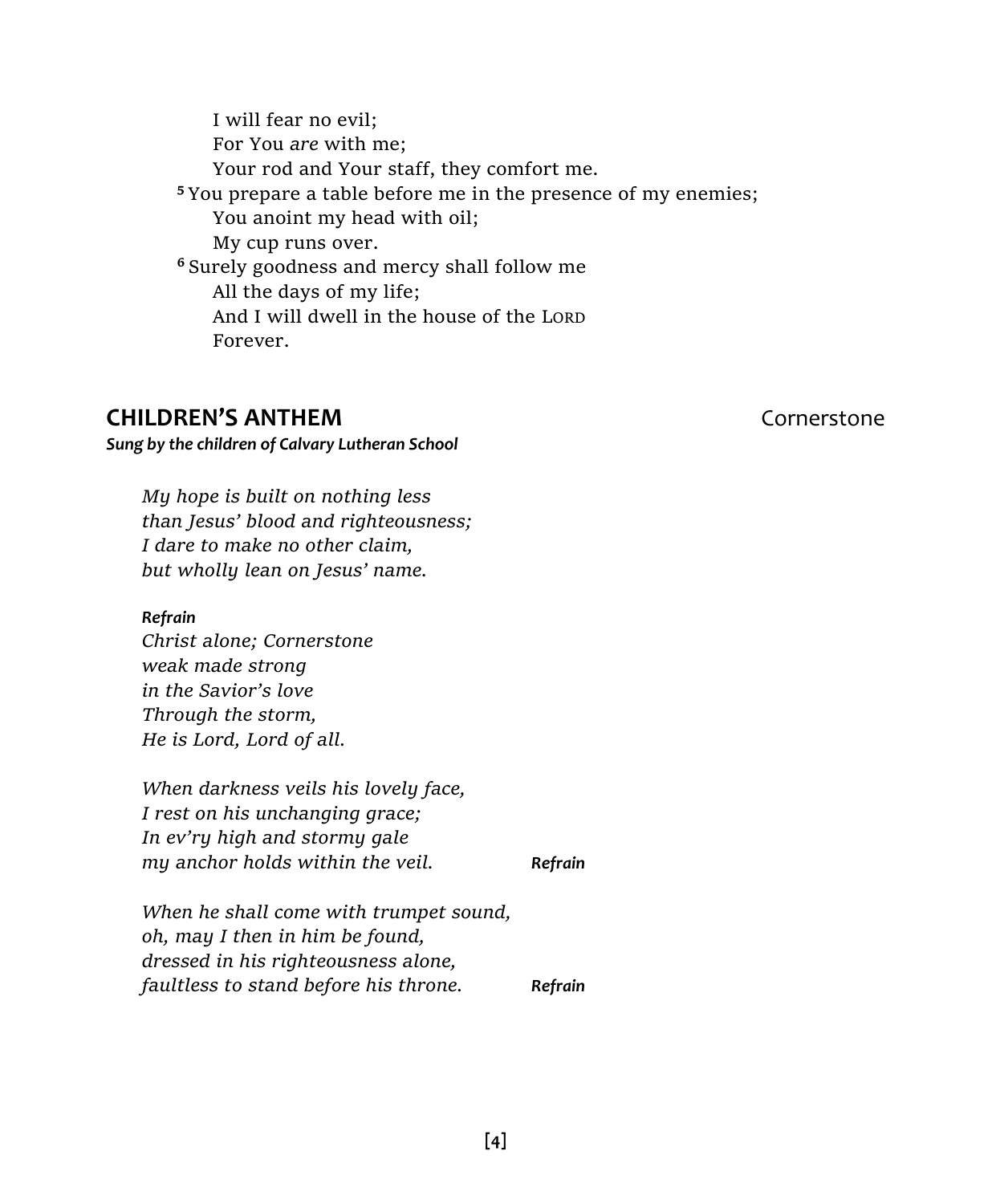# **LESSONS AND HYMNS**

### **OLD TESTAMENT READING State of the Second State of the Second State of the Second State of the Second State of the Second State of the Second State of the Second State of the Second State of the Second State of the Seco**

<sup>JOB 19:23</sup>"Oh, that my words were recorded, that they were written on a scroll, <sup>24</sup>that they were inscribed with an iron tool on lead, or engraved in rock forever! <sup>25</sup>I know that my redeemer lives, and that in the end he will stand on the earth.  $26$ And after my skin has been destroyed, yet in my flesh I will see God; <sup>27</sup>I myself will see him with my own eyes—I, and not another. How my heart yearns within me!

The Word of the Lord. **Thanks be to God.**

**HYMN** The Old Rugged Cross (page 11)

## **EPISTLE READING** Colossians 1:13-20

COLOSSIANS 1:13For he has rescued us from the dominion of darkness and brought us into the kingdom of the Son he loves,  $14$ in whom we have redemption, the forgiveness of sins.

<sup>15</sup>The Son is the image of the invisible God, the firstborn over all creation.  $^{16}$ For in him all things were created: things in heaven and on earth, visible and invisible, whether thrones or powers or rulers or authorities; all things have been created through him and for him.  $17$ He is before all things, and in him all things hold together.  $^{18}$ And he is the head of the body, the church; he is the beginning and the firstborn from among the dead, so that in everything he might have the supremacy. <sup>19</sup>For God was pleased to have all his fullness dwell in him, <sup>20</sup> and through him to reconcile to himself all things, whether things on earth or things in heaven, by making peace through his blood, shed on the cross.

The Word of the Lord. **Thanks be to God.**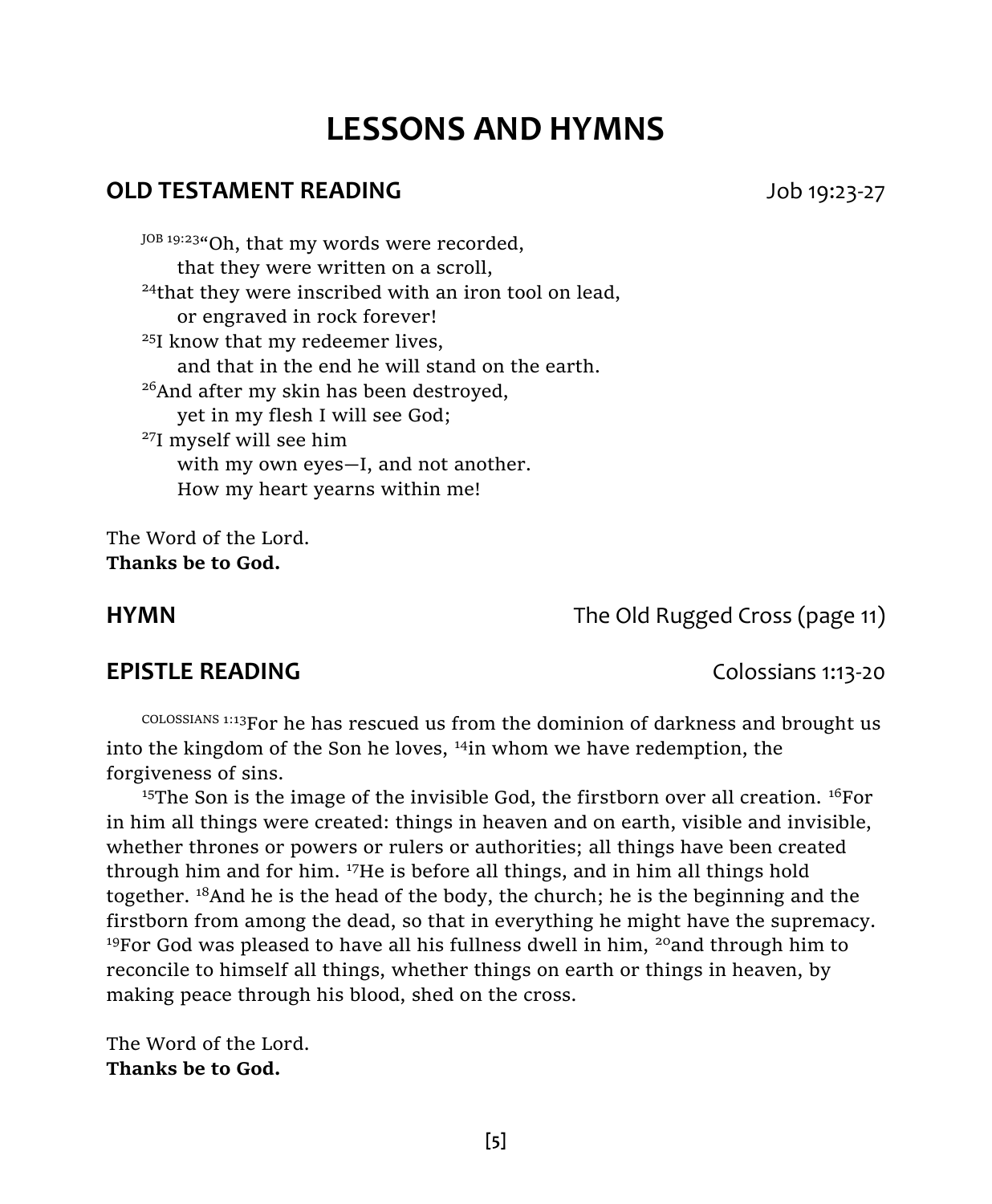**HYMN** 345 – Where Shepherds Lately Knelt (Page 12)

**GOSPEL READINGS** Jesus' "I Am" Statements

JOHN 6:35Then Jesus declared, "I am the bread of life. Whoever comes to me will never go hungry, and whoever believes in me will never be thirsty... <sup>48</sup>I am the bread of life...<sup>51</sup>I am the living bread that came down from heaven. Whoever eats this bread will live forever. This bread is my flesh, which I will give for the life of the world."

JOHN 8:12When Jesus spoke again to the people, he said, "I am the light of the world. Whoever follows me will never walk in darkness, but will have the light of life."... <sup>9:5</sup> While I am in the world, I am the light of the world."

JOHN 10:7Therefore Jesus said again, "Very truly I tell you, I am the gate for the sheep. <sup>8</sup>All who have come before me are thieves and robbers, but the sheep have not listened to them. <sup>9</sup> I am the gate; whoever enters through me will be saved. They will come in and go out, and find pasture. <sup>10</sup>The thief comes only to steal and kill and destroy; I have come that they may have life, and have it to the full.

JOHN 10:11"I am the good shepherd. The good shepherd lays down his life for the sheep. <sup>12</sup>The hired hand is not the shepherd and does not own the sheep. So when he sees the wolf coming, he abandons the sheep and runs away. Then the wolf attacks the flock and scatters it. <sup>13</sup>The man runs away because he is a hired hand and cares nothing for the sheep.

 $14\text{°I}$  am the good shepherd; I know my sheep and my sheep know me $-$ 

JOHN 11:25Jesus said to her, "I am the resurrection and the life. The one who believes in me will live, even though they die;

<sup>JOHN 14:6</sup>Jesus answered, "I am the way and the truth and the life. No one comes to the Father except through me.

JOHN 15:1" I am the true vine, and my Father is the gardener.

The Gospel of the Lord. **Praise be to you, O Christ!**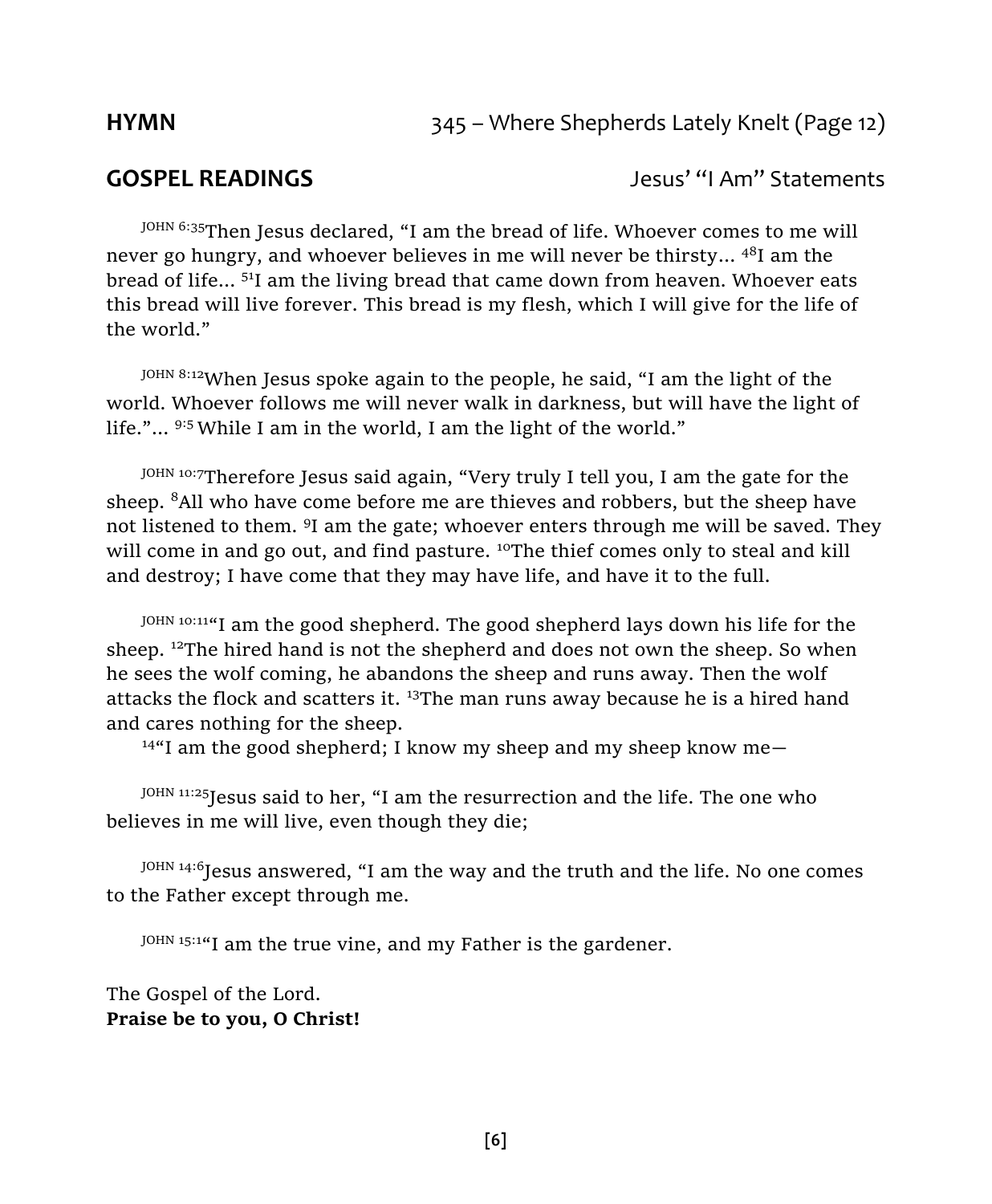**SERMON** Colossians 1:18

# **Jesus is #1**

1. In quality 2. In time

**HYMN** 200 – O God, Our Help in Ages Past (page 14)

## **APOSTLES' CREED**

**I believe in God, the Father almighty, maker of heaven and earth.**

**I believe in Jesus Christ, his only Son, our Lord, who was conceived by the Holy Spirit, born of the virgin Mary, suffered under Pontius Pilate, was crucified, died, and was buried. He descended into hell. The third day he rose again from the dead. He ascended into heaven and is seated at the right hand of God the Father almighty. From there he will come to judge the living and the dead.**

**I believe in the Holy Spirit,**

**the holy Christian Church, the communion of saints, the forgiveness of sins, the resurrection of the body, and the life everlasting. Amen.**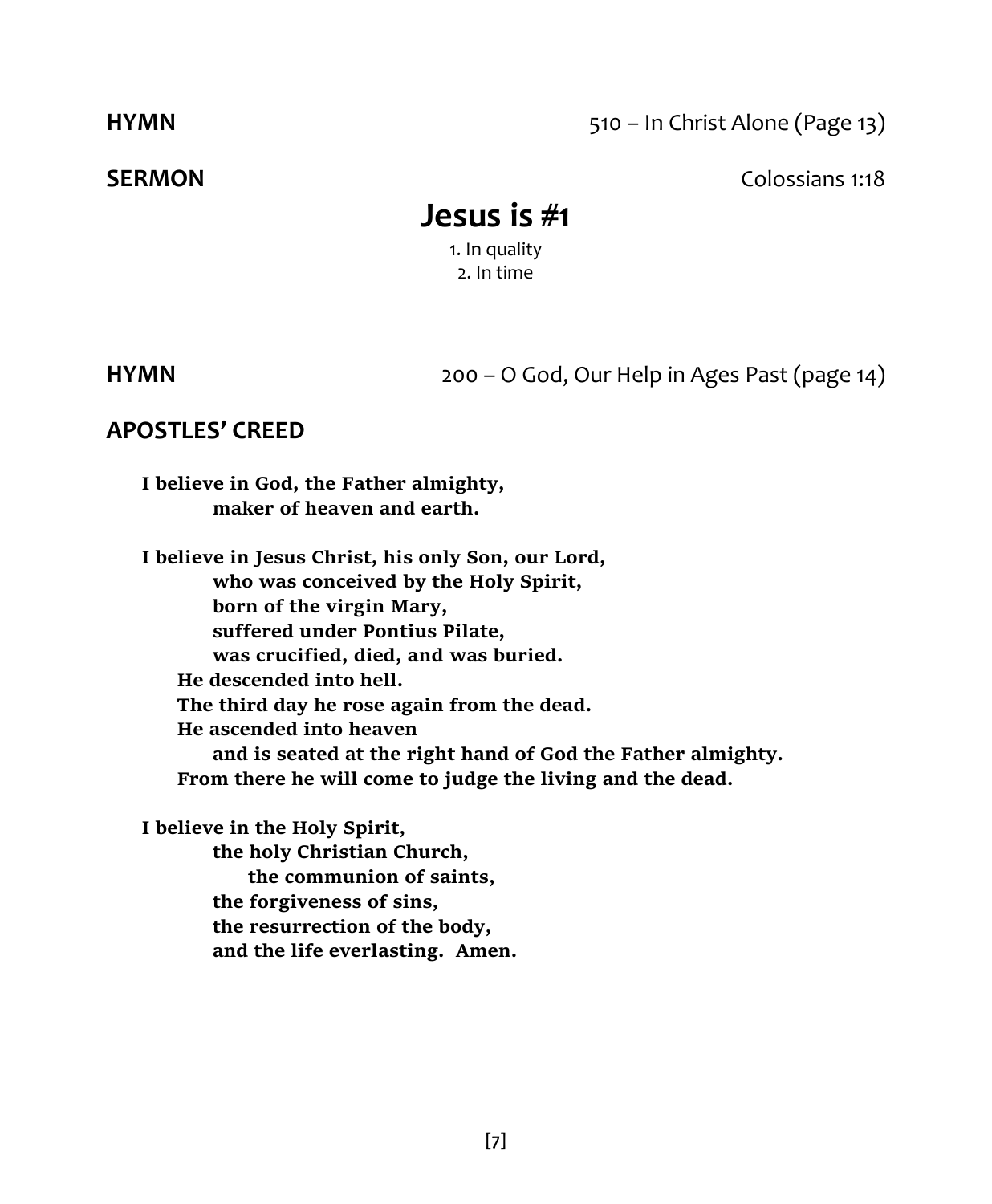# **PRAYERS**

Lord God, heavenly Father, you are always with us, especially when our hearts are heavy with grief. Send us your Spirit so that even as we grieve we are filled with hope. You have convinced us that your Son Jesus died and rose again, and so we believe that our loved ones who have fallen asleep in Christ are resting in peace with you. Let nothing shake our confidence in your promise that we will be united with you and them in glory forever. Lord, in your mercy, **hear our prayer.**

What great mercy you have shown us, Father in heaven! Through your Son's resurrection, our hope is alive and our inheritance is certain. The bliss and security we will enjoy in your presence are blessings that will never perish, spoil, or fade. Shield us with your power and give us faith to trust in you in every trial until we inherit the glorious riches you are keeping for us in heaven. Lord, in your mercy, **hear our prayer.**

Gracious God, we see your abiding love in the kindness shown to us by family and friends. As we receive comfort and encouragement from others, we are experiencing your care. Help us bear all our burdens patiently. Be the strength of your people, now and in difficult days to come. Lord, in your mercy, **hear our prayer.**

O Lord, support us all day long, till the shadows lengthen and the evening comes and the busy world is hushed and the fever of life is over and our work is done. Then, in your mercy, grant us a safe lodging and a holy rest and peace at the last; through Jesus Christ our Lord. **Amen.**

# **LORD'S PRAYER**

**Our Father, who art in heaven, hallowed be thy name, thy kingdom come, thy will be done on earth as it is in heaven. Give us this day our daily bread; and forgive us our trespasses, as we forgive those who trespass against us; and lead us not into temptation, but deliver us from evil. For thine is the kingdom and the power and the glory forever and ever. Amen.**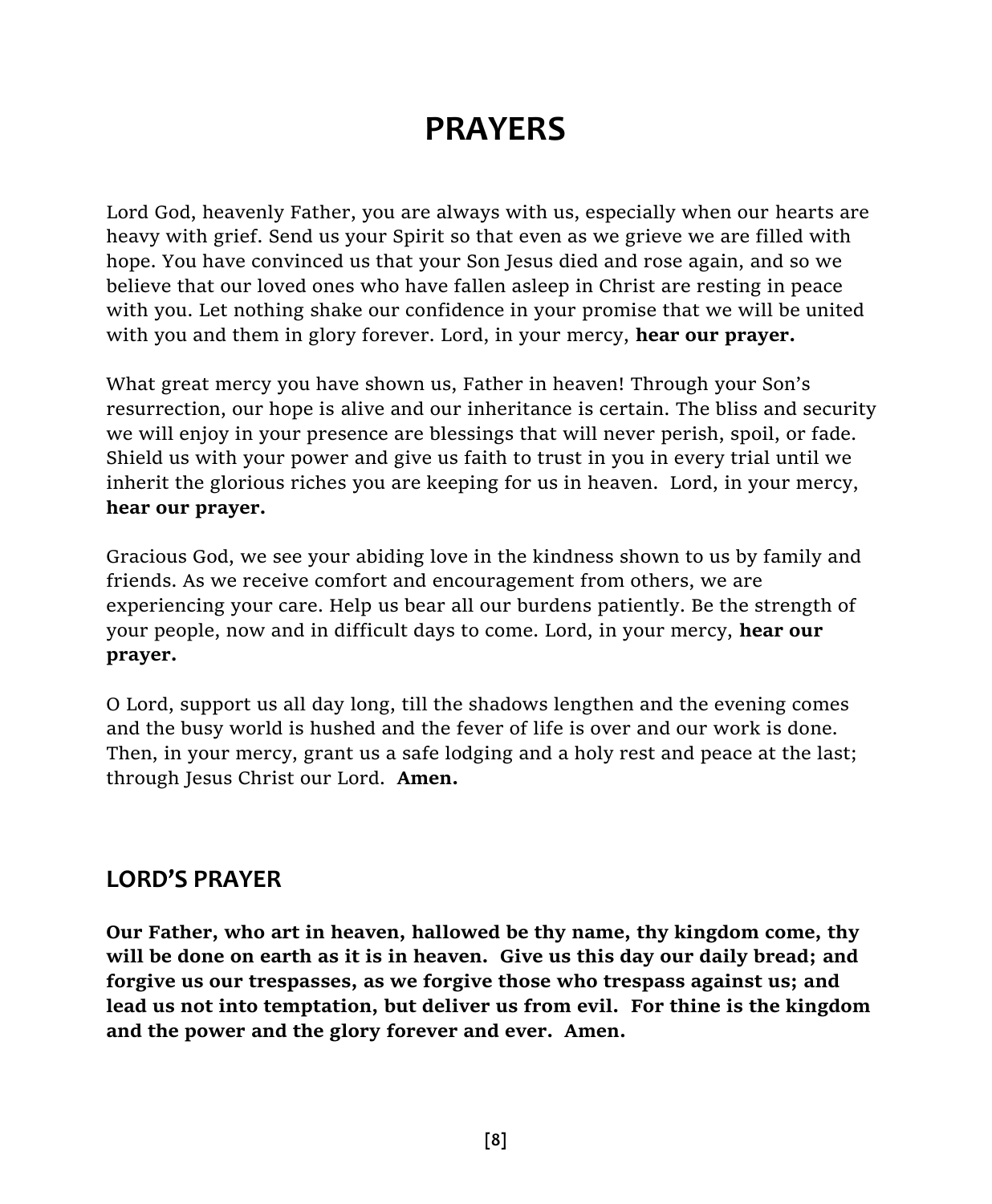### **BLESSING**

The Lord bless you and keep you.

The Lord make his face shine on you and be gracious to you. The Lord look on you with favor and + give you peace. **Amen.**

### **CLOSING HYMN** 884 – Lord, When Your Glory I Shall See (page 15)

## **ACKNOWLEDGMENTS**

### *Christian Funeral from Christian Worship*

*Unless otherwise indicated, Scripture quotations are from The Holy Bible, New International Version®, NIV®. Copyright © 1973, 1978, 1984, 2011 by Biblica, Inc.TM Used by permission of Zondervan. All rights reserved worldwide.*

> *Software distributed in partnership with Northwestern Publishing House. Created by Christian Worship: Service Builder © 2022 Concordia Publishing House.*

#### *510 – In Christ Alone*

*Text and music: Keith Getty, b. 1974; Stuart Townend, b. 1963 Text and music: © 2002 Thankyou Music (PRS) (admin. worldwide at CapitolCMGPublishing.com excluding Europe which is admn. by Integrity Music, part of the David C. Cook family IN CHRIST ALONE LM D Philippians 3:8-9; Isaiah 53:5-6; Romans 5:9;* 

*Galatians 3:13; 1 Peter 1:18-19; John 10:28*

#### *820 – O God, Our Help in Ages Past*

*Text: Isaac Watts, 1674-1748 (abr., alt.) Tune: William Croft, 1678-1727; setting: The Lutheran Hymnal, 1941 Text and music: © Public Domain ST. ANNE CM Psalm 90*

#### *884 – Lord, When Your Glory I Shall See Text: Paul Gerhardt, 1607-1676; tr. The Lutheran Hymnal, 1941, alt. Music: Kurt J. Eggert, 1923-1993 Text: © Public Domain Music: © 1993 Kurt J. Eggert, admin. Northwestern Publishing House WEDDING GLORY 87 87 887 887 Isaiah 61:10; John 17:24; 2 Timothy 4:8; Revelation 19:6-9*

*All texts and music reprinted under: OneLicense A-714955; CCLI # 3081415 [2/28/2022]; Streaming License B CSPL036414 [3/31/2022*

*515 – Christ Is the World's Light Text: Fred Pratt Green, 1903-2000 (alt.) Music: K. Lee Scott, b. 1950 Text: © 1969 Hope Publishing Company Music: © 2004 Concordia Publishing House NANDINA HILL 10 11 11 6 John 8:12; Hebrews 2:10-18; John 14:27; John 11:25-26; Mark 3:31-35*

#### *The Old Rugged Cross*

*Text and Tune: George Bennard, 1873-1958 Text and Tune © Public Domain (1913) OLD RUGGED CROSS Meter: 6.6.8.6.6.8 with refrain Matthew 27:33-44; Mark 15:22-32; Luke 23:33-43; John 1:29, 14:2-3, 19:17-24; 1 Corinthians 1:22-25; Galatians 6:14; Philippians 2:8, 3:14, 3:18; 2 Timothy 1:11-12, 4:8; Hebrews 10:10, 12:2; James 1:12; Revelation 2, 3:11*

#### *345 – Where Shepherds Lately Knelt*

*Text: Jaroslav J. Vajda, 1919-2008 Tune: Carl F. Schalk, 1929-2021 Text: © 1986 Concordia Publishing House Tune: © 1986 GIA Publications, Inc. MANGER SONG 12 12 10 10 Luke 2:1-16; Isaiah 9:1-7*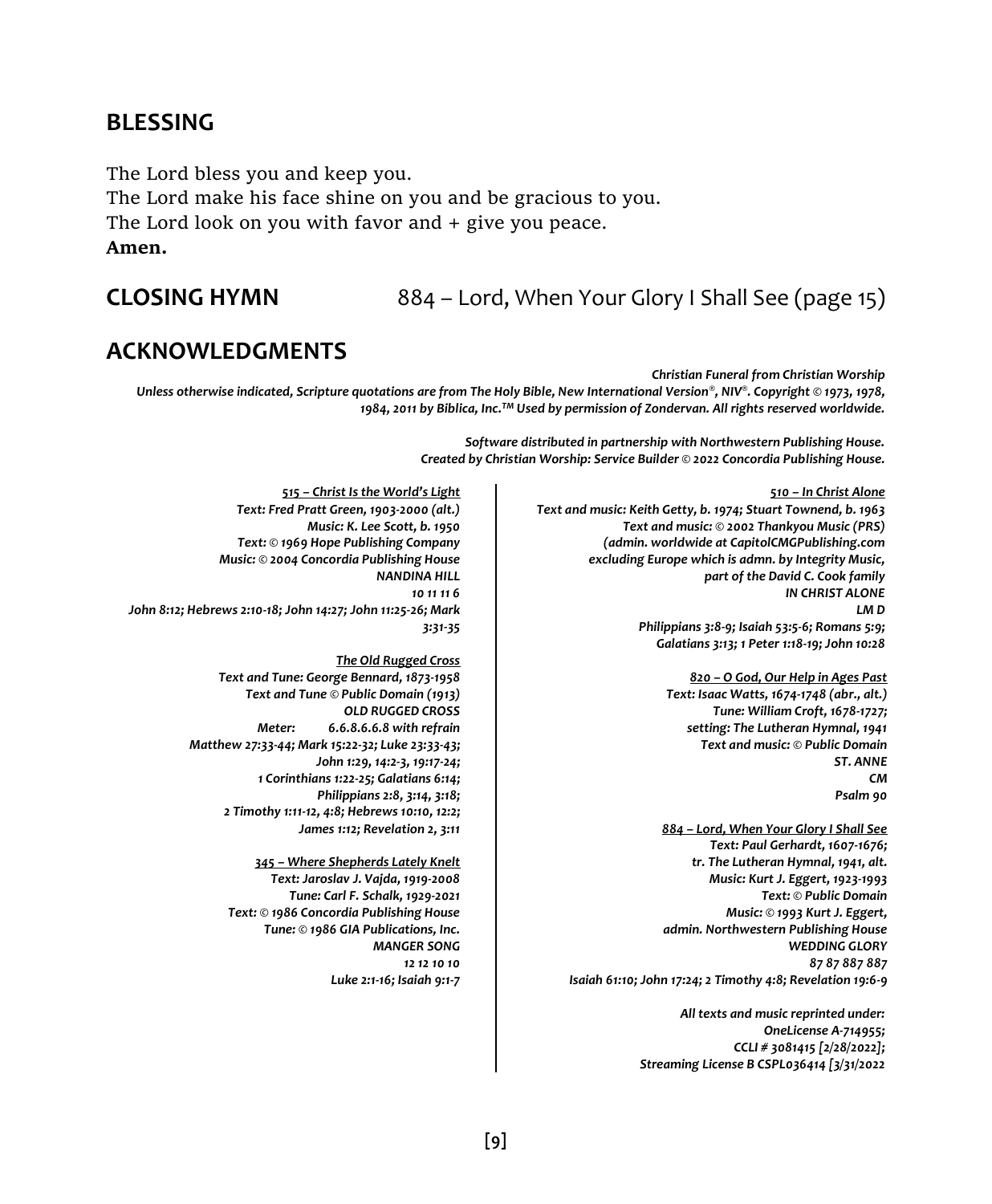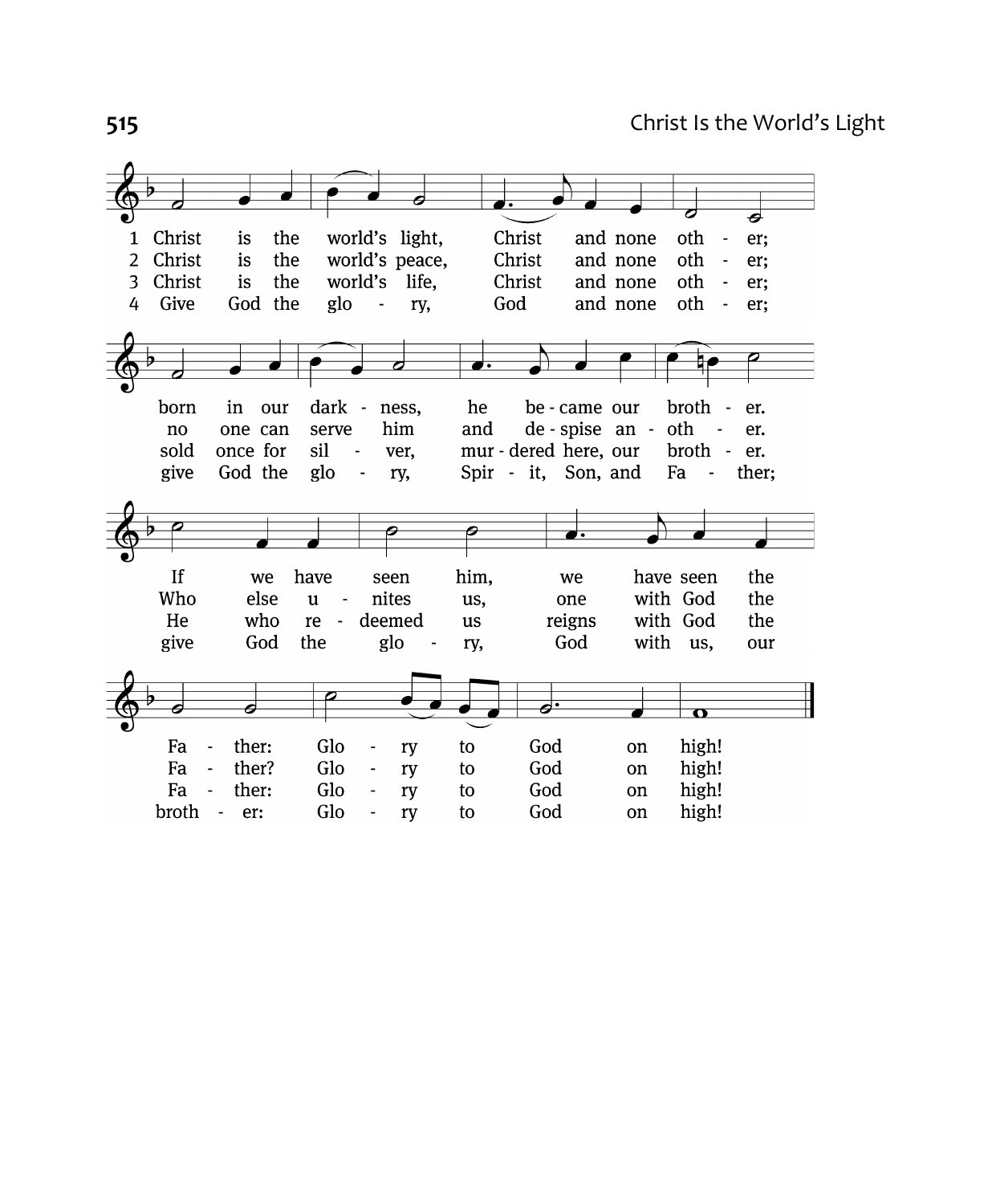The Old Rugged Cross

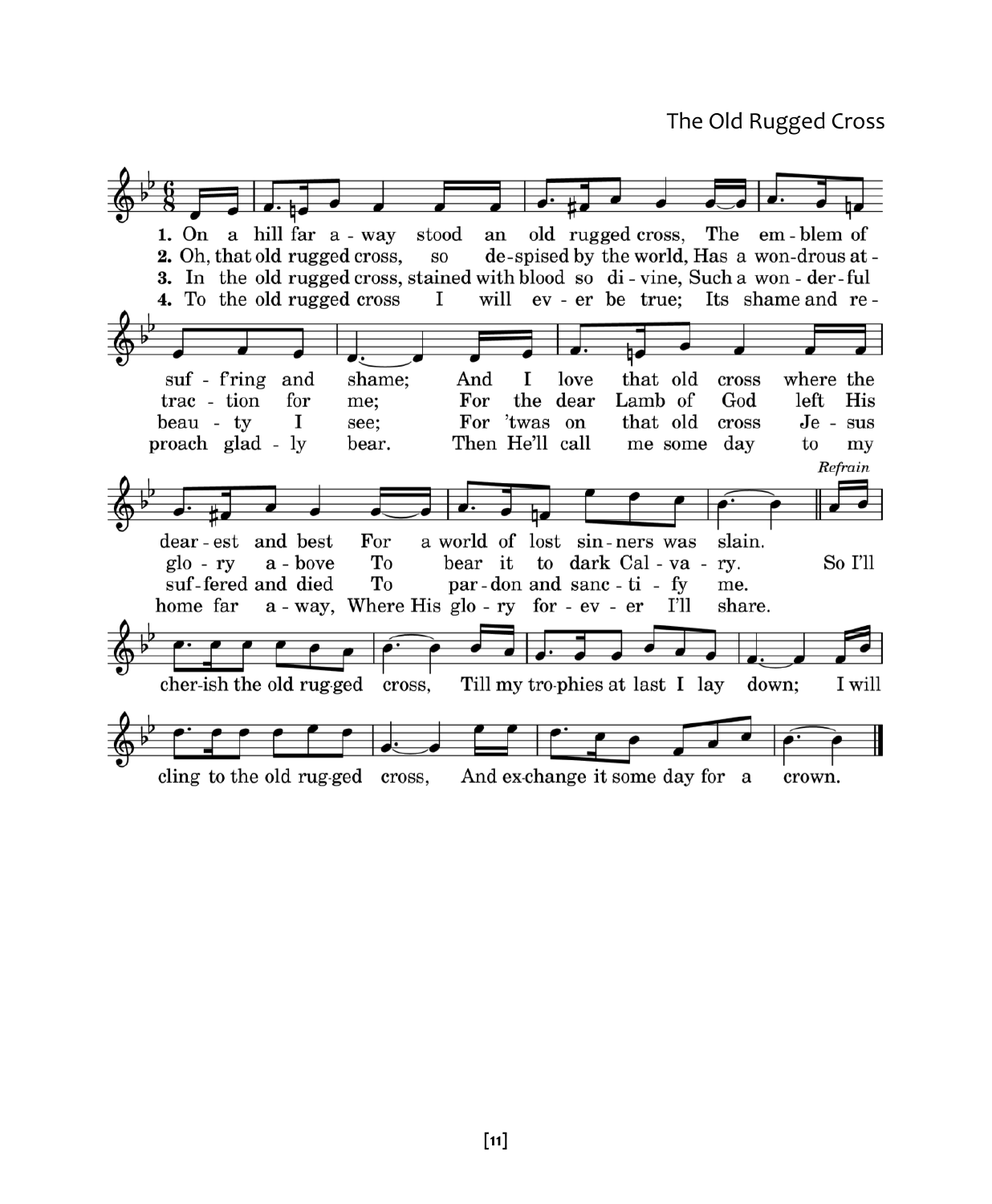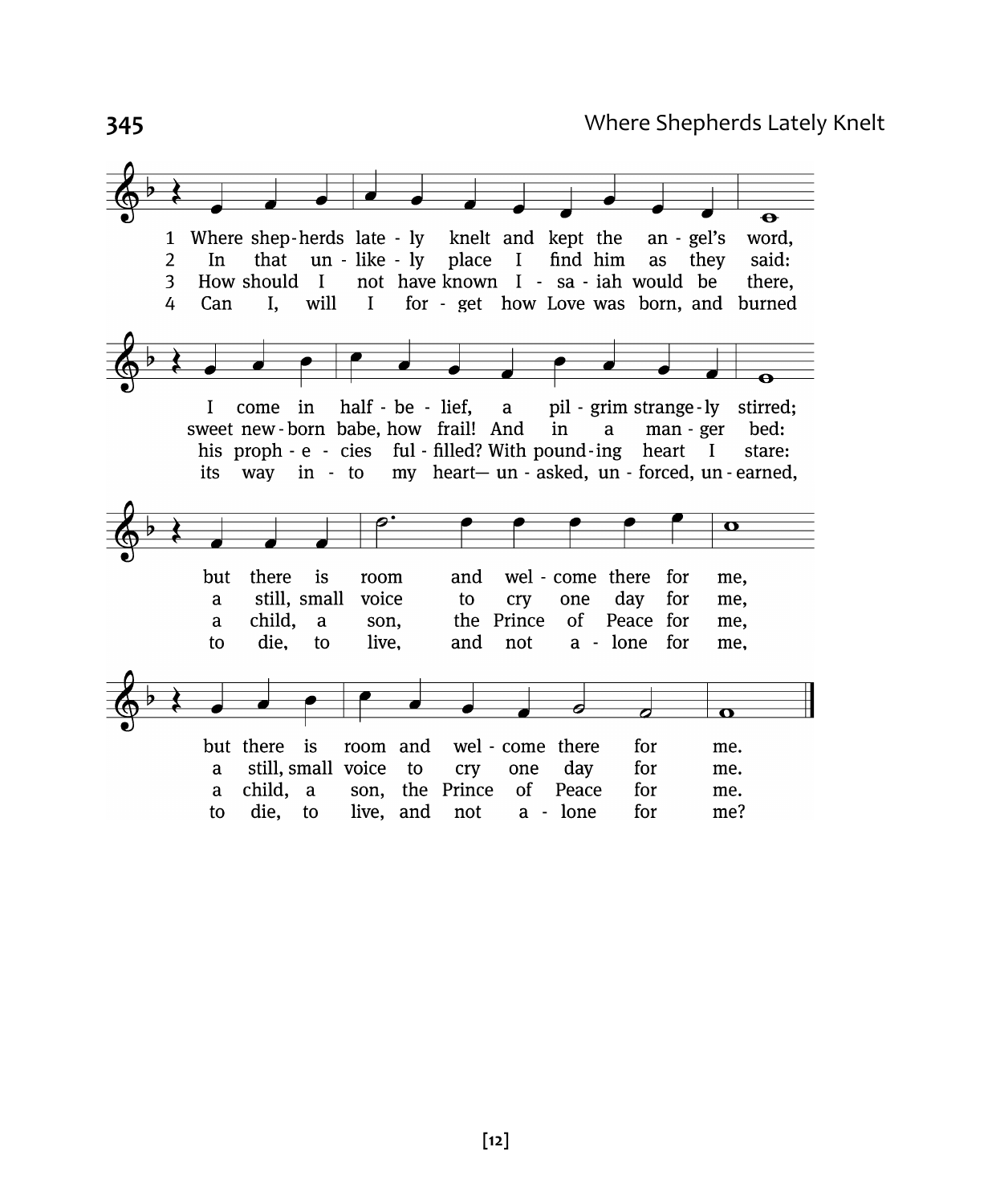**510** In Christ Alone

- 1. In Christ alone my hope is found He is my light, my strength, my song This cornerstone, this solid ground Firm through the fiercest drought and storm What heights of love, what depths of peace When fears are stilled, when strivings cease My comforter, my all in all Here in the love of Christ I stand
- 2. In Christ alone who took on flesh Fullness of God in helpless babe This gift of love and righteousness Scorned by the ones He came to save Till on that cross as Jesus died The wrath of God was satisfied For every sin on Him was laid Here in the death of Christ I live
- 3. There in the ground His body lay Light of the world by darkness slain Then bursting forth in glorious day Up from the grave He rose again And as He stands in victory Sin's curse has lost its grip on me For I am His and He is mine Bought with the precious blood of Christ
- 4. No guilt in life, no fear in death This is the power of Christ in me From life's first cry to final breath Jesus commands my destiny No power of hell, no scheme of man Can ever pluck me from His hand Till He returns or calls me home Here in the power of Christ I'll stand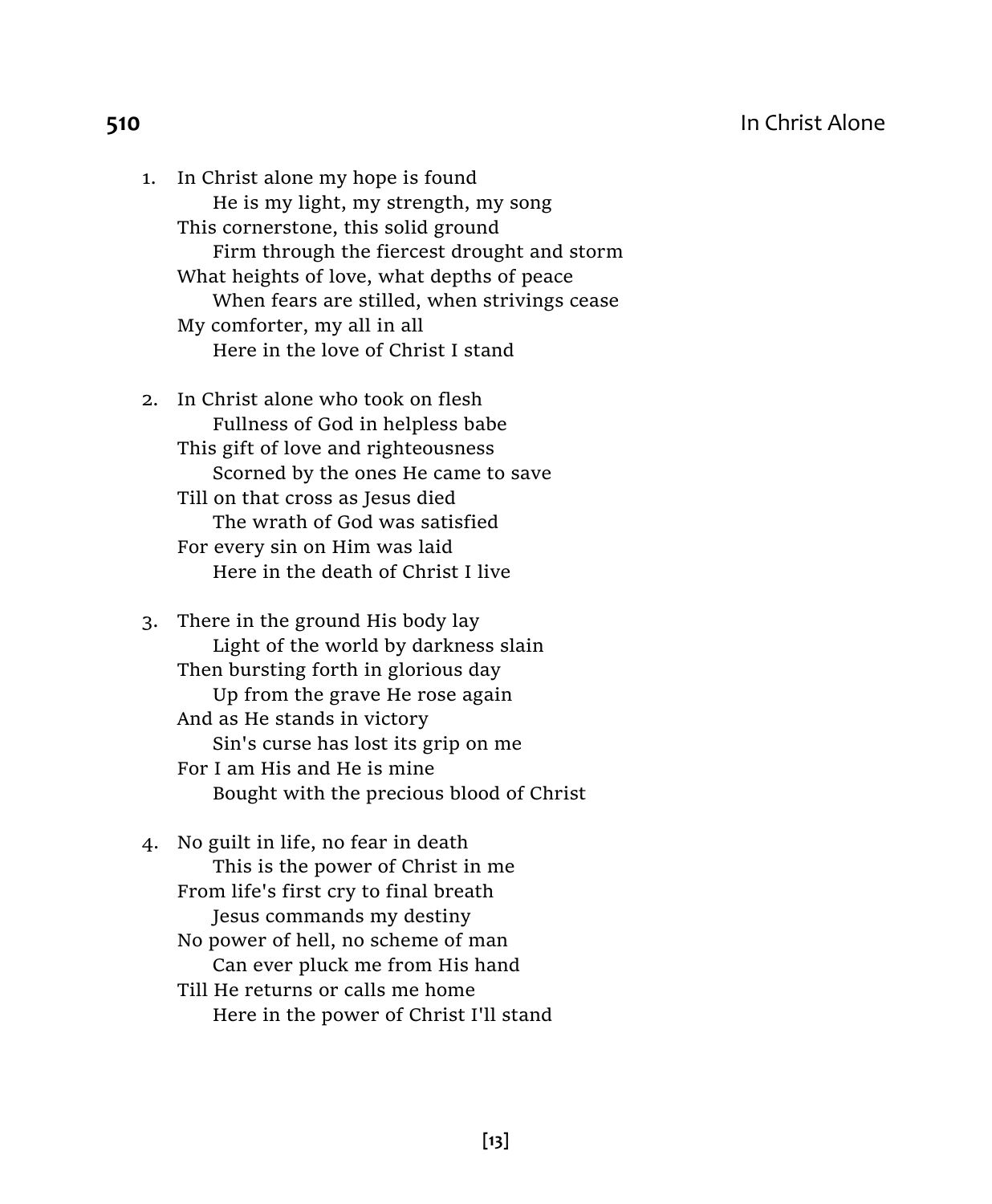

- soon bears us all away; we fly forgotten, as a dream dies at the op'ning day.
- 6 O God, our help in ages past, our hope for years to come, still be our guard while troubles last and our eternal home!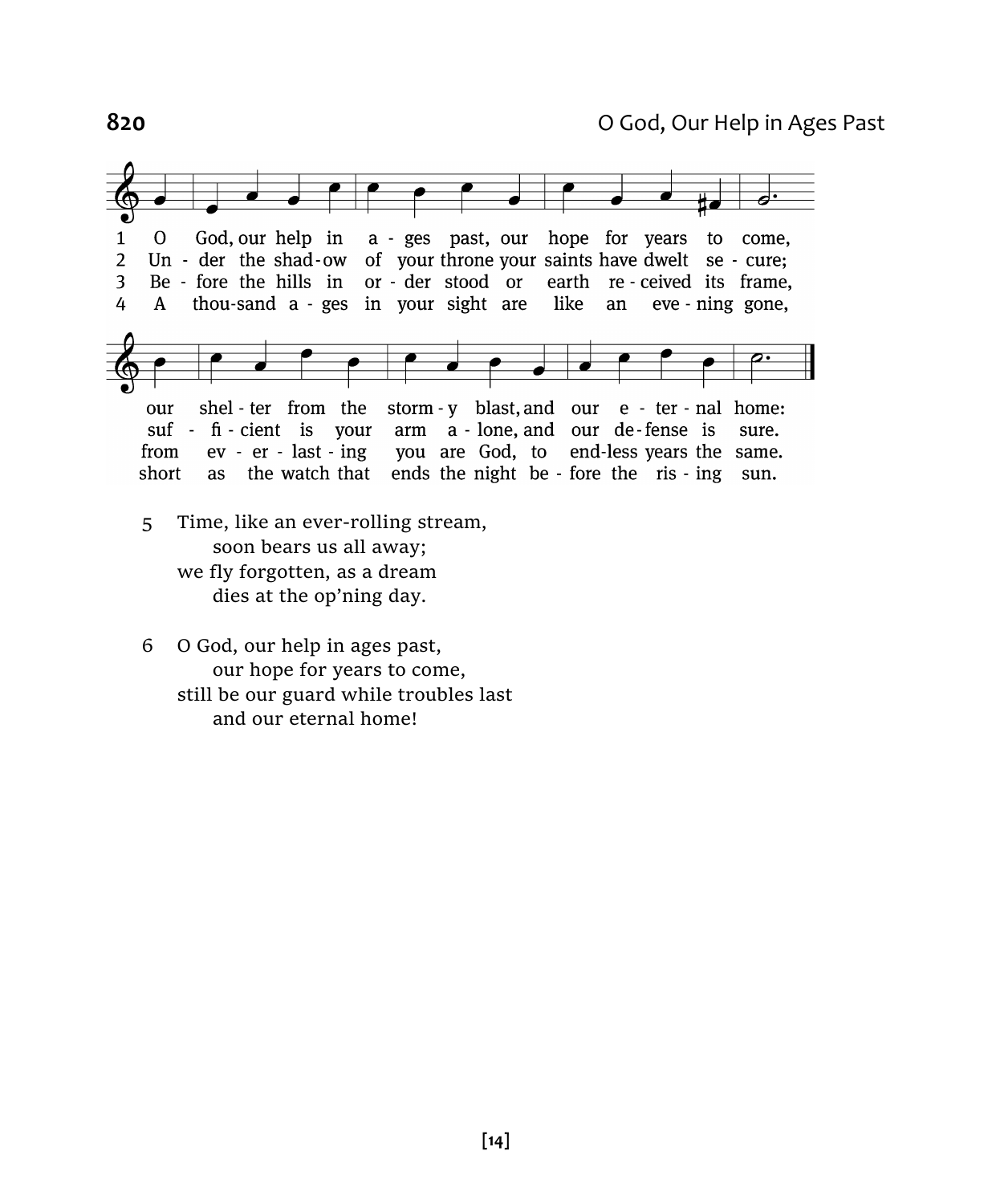